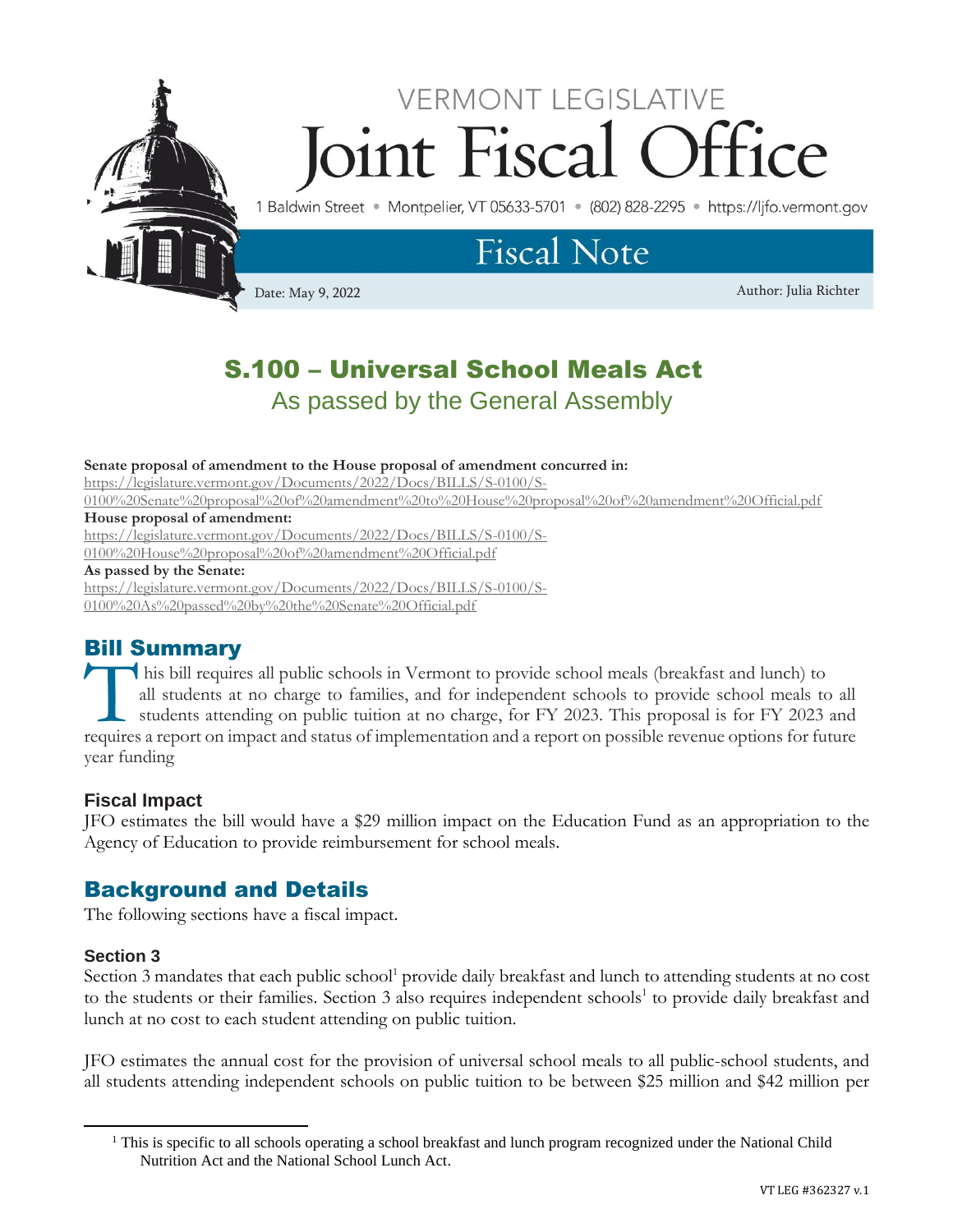year.<sup>2</sup>

This cost heavily depends on two factors – the percentage of students eligible for free and reduced lunch from the Federal Government, and the average participation rate of students eating meals. A lower percentage of students eligible for free and reduced lunch from the Federal government results in higher costs to the State. A higher participation rate of students eating meals also leads to higher costs to the State.<sup>3</sup>

For Fiscal Year 2023, JFO estimates the provision of universal breakfast and lunch to cost approximately \$29 million. This estimate assumes 30% of students eligible for free and reduced-price meals, and current average participation rates (60% participation in breakfast, and 75% participation in lunch).

If universal meals are continued past FY 2023, JFO estimates that the cost will increase over time to \$37 million. The annual cost is expected to increase for a number of reasons, including an anticipated decrease in students eligible for free and reduced-price meals in accordance with current trends as well as a potential behavior shift, and an anticipated increase in student participation rates.

#### **Section 5**

Section 5 appropriates \$29 million from the Education Fund to the Agency of Education in Fiscal Year 2023 for the reimbursement of school meals outlined in Section 3.

<sup>3</sup> For additional insight and background, please reference JFO's previous fiscal note on S.100: [https://ljfo.vermont.gov/assets/Publications/Senate-Bills/71933a7238/GENERAL-353887-v8-](https://ljfo.vermont.gov/assets/Publications/Senate-Bills/71933a7238/GENERAL-353887-v8-FiscalNotes_S.100_031021-002.pdf) [FiscalNotes\\_S.100\\_031021-002.pdf](https://ljfo.vermont.gov/assets/Publications/Senate-Bills/71933a7238/GENERAL-353887-v8-FiscalNotes_S.100_031021-002.pdf)

<sup>&</sup>lt;sup>2</sup> This range has been updated since previous estimates to reflect the additional cost of including independent schools.